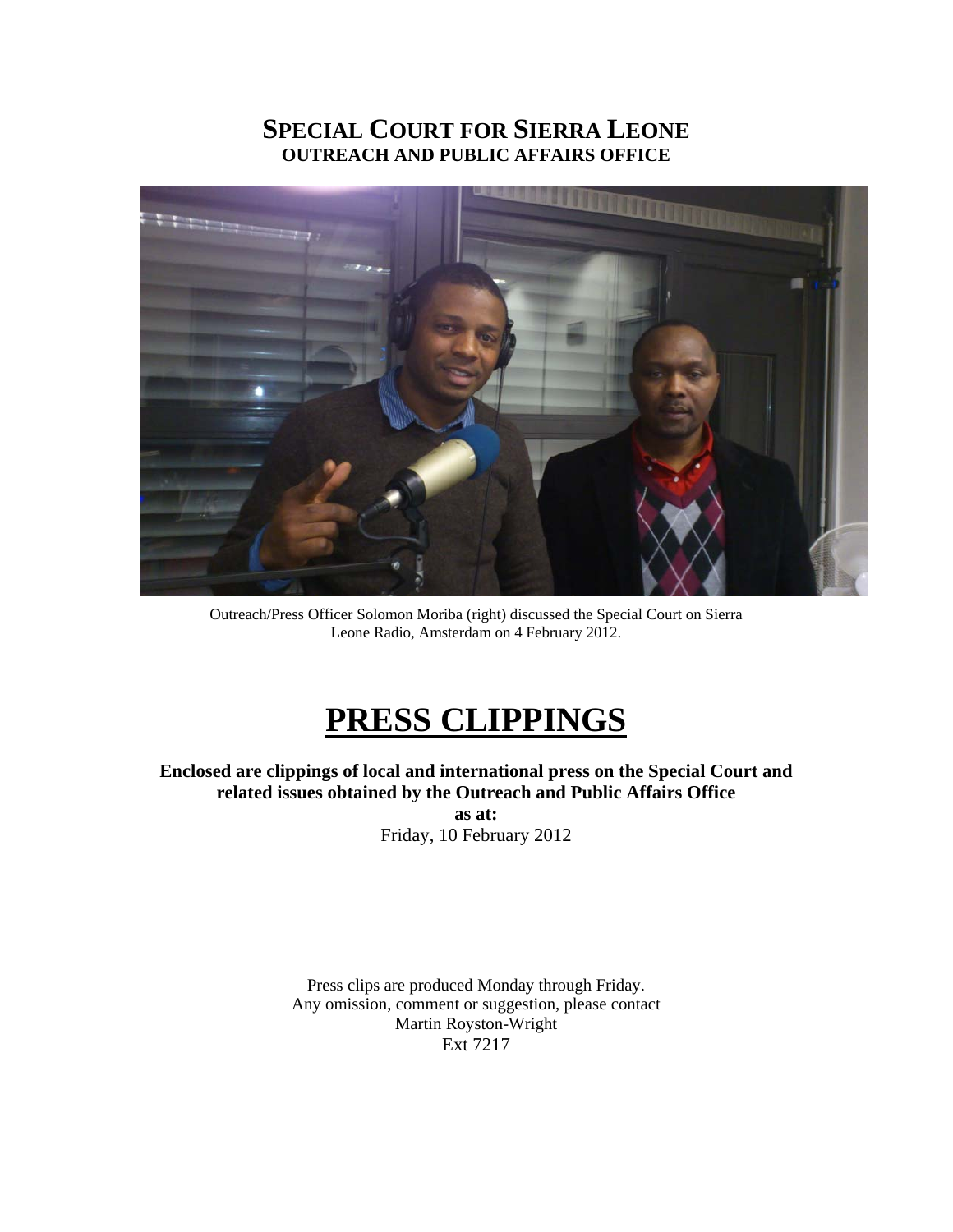| International News                                            |           |
|---------------------------------------------------------------|-----------|
| As the Charles Taylors Betray Africa to Uncle Sam / Joyonline | Pages 3-5 |
| Guatemala Genocide Ruling a Triumph for Survivors / ICTJ      | Pages 6-7 |
| The Khmer Rouge's Perfect Villain / The New York Times        | Pages 8-9 |
| Hariri Tribunal Proceeds Without Suspects / Outcome Magazine  | Page 10   |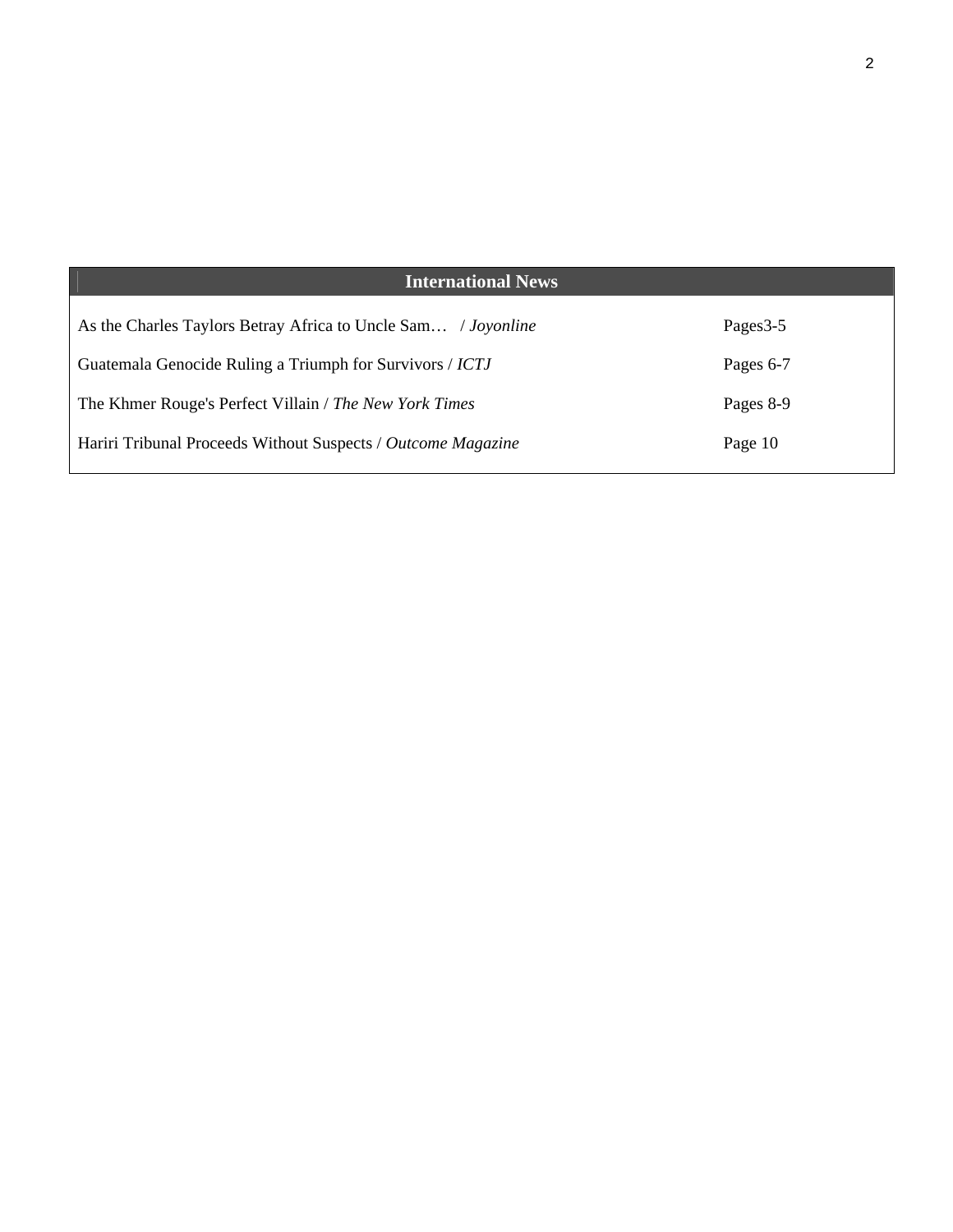Joyonline Friday, 10 February 2012 http://opinion.myjoyonline.com/pages/feature/201202/81330.php

#### **As the Charles Taylors betray Africa to Uncle Sam…**

From: Dr. Michael J.K. Bokor



*Mr. Alfred Woyome* 

The Woyome judgement debt payment scandal seems to have taken a better part of our attention for us not to consider as worth our bother other important events that have occurred within the period.

One had to do with Liberia's former warlord and President, Charles

Taylor. The United States authorities disclosed that form Taylor worked for its intelligence agencies, including the CIA, the Boston Globe reports (according to BBC News).

The revelation came in response to a Freedom of Information request by the newspaper. A Boston Globe reporter told the BBC this was the first official confirmation of long-held reports of a relationship between US intelligence and Taylor.

As would be expected, the CIA at the time denied such claims as "completely absurd"; but now, it has owned up. The Defence Intelligence Agency (the Pentagon's spy arm) has disclosed that its agents and those of the CIA did later use Taylor as an informant, the Globe reported.

That was all the CIA was willing to disclose. Pentagon officials refused to give details on exactly what role Taylor played, citing national security. But they did confirm that Taylor first started working with US intelligence in the 1980s, the period when he rose to become one of the world's most notorious warlords.

Shocking as this revelation might be, I don't consider it as unusual. We already know of similar collaboration between African government officials and foreign intelligence organizations. Ghana had its share of the sell-out in 1986 under Rawlings' PNDC (the Michael Soussoudis saga and those three officials of the Special Branch at the time comes to mind).

But this particular one involving Taylor is the first public disclosure of an African leader's espionage activities against his own country (and who knows which others in Africa?) while serving as the President of the very country whose interests he vowed to secure against foreign penetration and damage.

Several unexplained events preceding Taylor's rebellion and assumption of power left trails to suggest that a really strong power was behind his manouevres. And that some impish Lady Luck might be lurking around, smiling on him. Now, we know who that Lady Luck was and where she hid to favour Charles Taylor all along until he exhausted that magnanimity.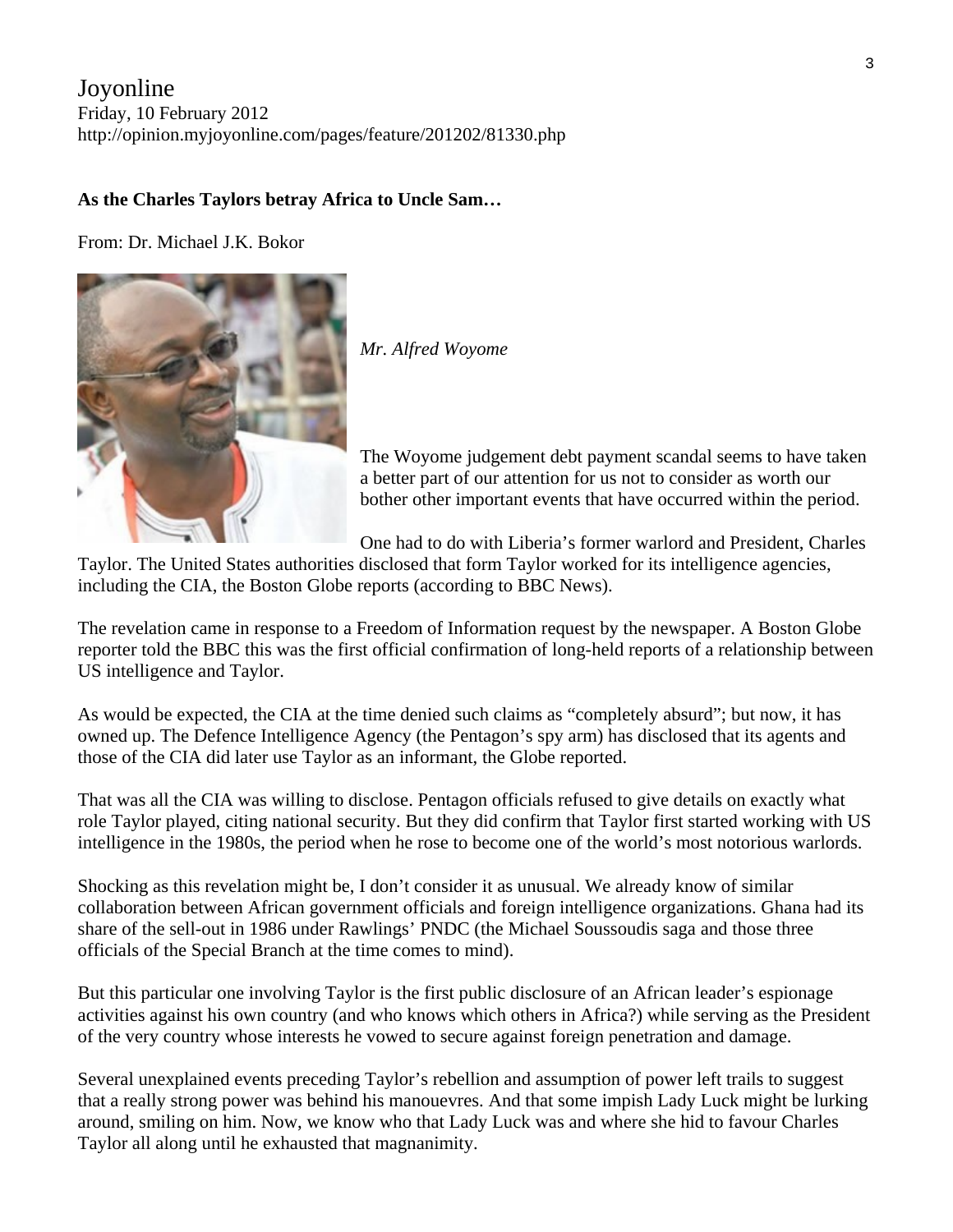Again, the bizarre circumstances under which he left his country to settle in Nigeria only to be outmanouevred and arrested for prosecution in The Hague strongly suggest that he had exhausted his favour with that strong power on which he had depended to clinch power and to fall from grace to grass. Out of the blues, we now know what that strong power is. Now that we know, all doubts are gone, to be replaced by apprehensions. We can confidently say that once again, the US has shown us what its interests, not friends, are. Charles Taylor couldn't have outwitted the US intelligence and security system for nothing, and having allowed himself to be used as a pawn in the CIA's game, he might have realized rather too late how unthinking he had been for allowing himself to be so used. He played with fire.

Of course, Taylor couldn't have agreed to engage in this bizarre drama of self-immolation disguised as partnership with the US without being deceived by the short-term personal benefits that lured him into the maze. There must have been a quid-pro-quo arrangement to catalyze his rise from obscurity and danger to stardom in the highest office of the land. And in the painful twisting of his fate, tumbling from that pinnacle to the very nadir of hope that he has now been reduced to as a war criminal.

He is being tried for arming and controlling the RUF rebels in neighbouring Sierra Leone during a 10-year campaign of terror conducted largely against civilians. He denied those charges but will soon know his fate when his trial ends. If convicted, Taylor would serve a prison sentence in the UK.

The murky circumstances under which Taylor escaped from jail in the US in 1989 are still inexplicable. As the BBC reported, rumours of CIA ties were fuelled in July 2009 when Taylor himself told his trial, at the UN-backed Special Court for Sierra Leone in the Hague, that US agents had helped him escape from a maximum security prison in Boston in 1985. If there was no use for Taylor, why would he be so fairly treated? The US knew how to bend him to suit its purposes and did so.

When he found his way into Ghana, the Rawlings government arrested him for questioning but didn't find anything incriminating to take legal action against him.

He slipped through into the Ivory Coast, where he carved a territory for himself in that country's Western corridor, the border adjoining Liberia, where he established his operational base and from where he launched his rebellion against the Samuel Doe government in 1989. Preceding his rebellion, Brigadier Quiwonkpa had launched his own rebellion only to be snuffed out.

Initial successes chalked by the Taylor rebels pushed them further into Libierian territory, where they secured the Gbarnga area and consolidated into their stronghold. Providing a safe haven for Taylor and his rebels, Gbarnga would eventually become the launching pad to facilitate Taylor's brutal rebellion.

We note that the Liberian crisis had many players, one of whom was Prince Yormie Johnson (now a Manof-God and a Liberian Senator), the man behind the forces that physically breached the security cordon and captured Samuel Doe to be tortured to death while the West African Peacekeeping Force (ECOMOG) looked on.

Indeed, by that action, Johnson had indicated that he was operating with a stronger force than Taylor's group could. After all, he had scoffed Taylor for "dancing around the target (Monrovia)" for two years without any indication that he could capture it.

Taylor's eventual overthrow of the Samuel Doe government was occasioned by horrendous atrocities, which explains why he is today before the ICC in The Hague to answer for such a pogrom. Of course, he is also accused of supporting and funding the equally horrendous atrocities in neighbouring Sierra Leone by forces under the command and control of the late Foday Sankoh.

Any image coming from Liberia and Sierra Leone horrifies. It demonstrates clearly the high degree of wickedness that guided the actions of the rebels. The perpetrators must not escape justice, then.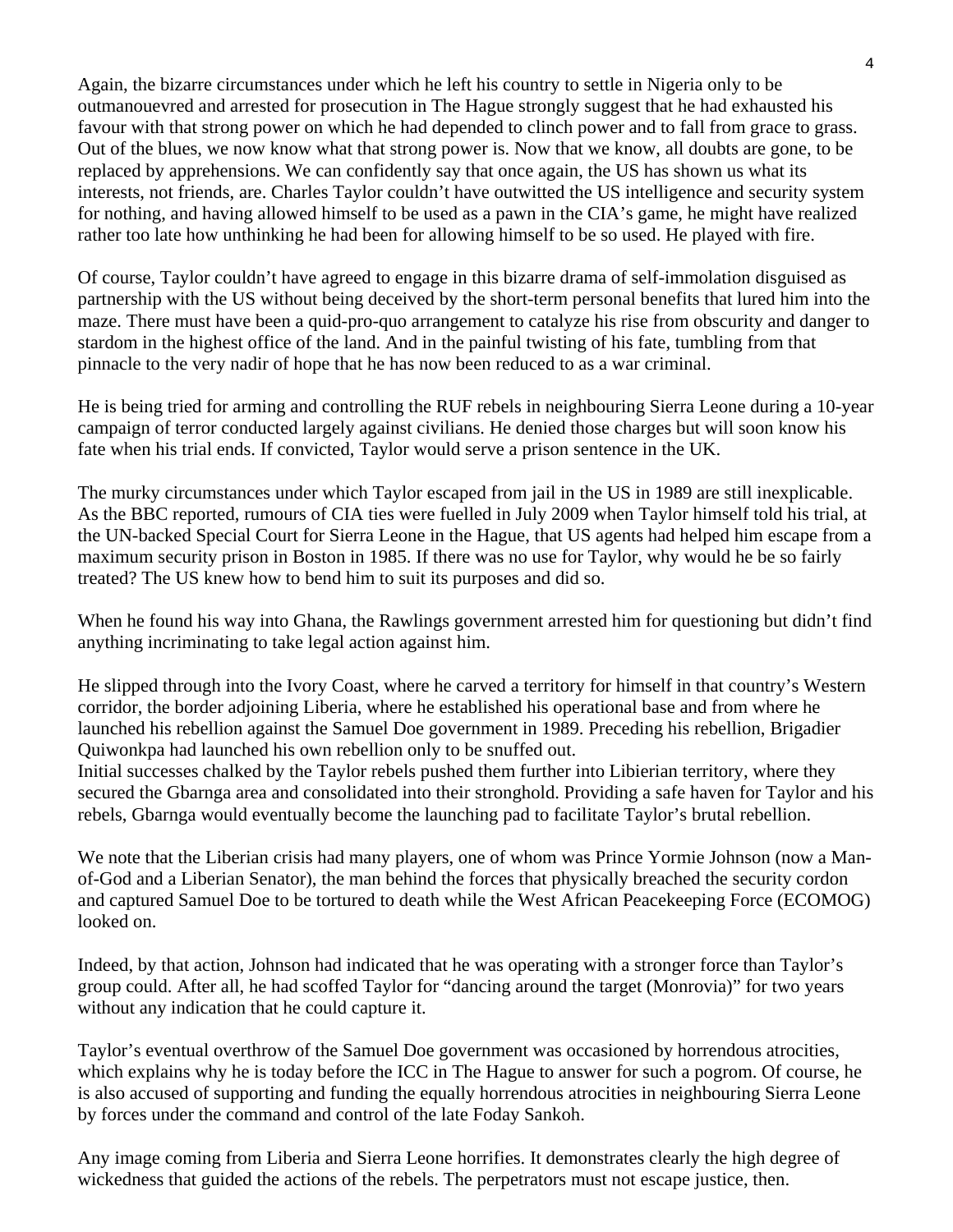So, now that we are being told that upon all that he did in search for power—and in the senseless exercise of that power, creating conditions for more destruction—Liberia's Taylor worked for the CIA in Liberia, what do we make of him and the United States?

Indeed, before the fall of the Tubman dynasty, Liberia had been considered as the US' geopolitical center in Africa. The April 12, 1980 overthrow of that dynasty by Samuel Doe destroyed that geopolitical base. The US still relied on the Liberian status quo to pursue its interests but stood by when the rebellion was launched against the Doe administration.

Apparently shirking its responsibility for a territory that was said to have been founded in 1824 by a group of freed slaves and in pursuit of the ideals of the American Colonization Society, the US stood aloof. On the quiet—and in the light of the current revelation that Taylor worked for its CIA—though, one might suspect that the US was covertly facilitating the rebellion so as to regain its foothold in Liberia through Taylor.

As we in Africa bemoan our sorry fate and cry for redemption, our leaders have found subtle ways to betray our cause. It is annoying that after the betrayal on the quiet, these same leaders come out to condemn the foreign powers in the open. These are the double-faced gods that we have endorsed to sell us out.

You see, for as long as our leaders join foreign forces to undermine our integrity, there is little we can do to reverse the sorry plight facing us. We may cry all we can, organize demonstrations to denounce those foreign powers, threaten not to sell our primary commodities to them, or even timidly engage in diplomatic spat with them. But the hard fact is that it will all end up in smoke because we lack substance to initiate and sustain any prolonged battle with those forces. They already know everything about us and have our fate in their hands.

Our governments will spend our scarce national revenue supporting the security system all to no avail for as long as the very people who are presiding over our national security system turn round to betray our cause. Charles Taylor's sordid example must scare every one of us and make us always suspicious of our leaders.

In Ghana, the recent revelations by Wikileaks have given us an insight into how our public officials willingly blow their mouths to betray us. For a mere pottage, they will sing like mad canaries to let out the very secrets that they have vowed to protect against foreign espionage. They are killing us softly and making it difficult for us to stand against the forces that continue to keep us down.

We must not look far to determine why we can't ever outmanouevre those foreign forces. They know everything about our economies, politics, and anything that we may have on the drawing board to place us where we want to be, not the station that they have created for us to be.

Our plight is permanent, I daresay, until something drastic happens to re-order our systems. Will anything of the sort ever happen, though? Charles Taylor has really revealed the darkest side of the African leader. And we will be condemned to a life of misery, constantly looking over our shoulders and tripping all over the place in a vain attempt to survive. We can't do otherwise as our leaders sell us to Uncle Sam. But we must not accept that condition, and must fight to ensure that our leaders stop betraying our interests.

E-mail: mjbokor@yahoo.com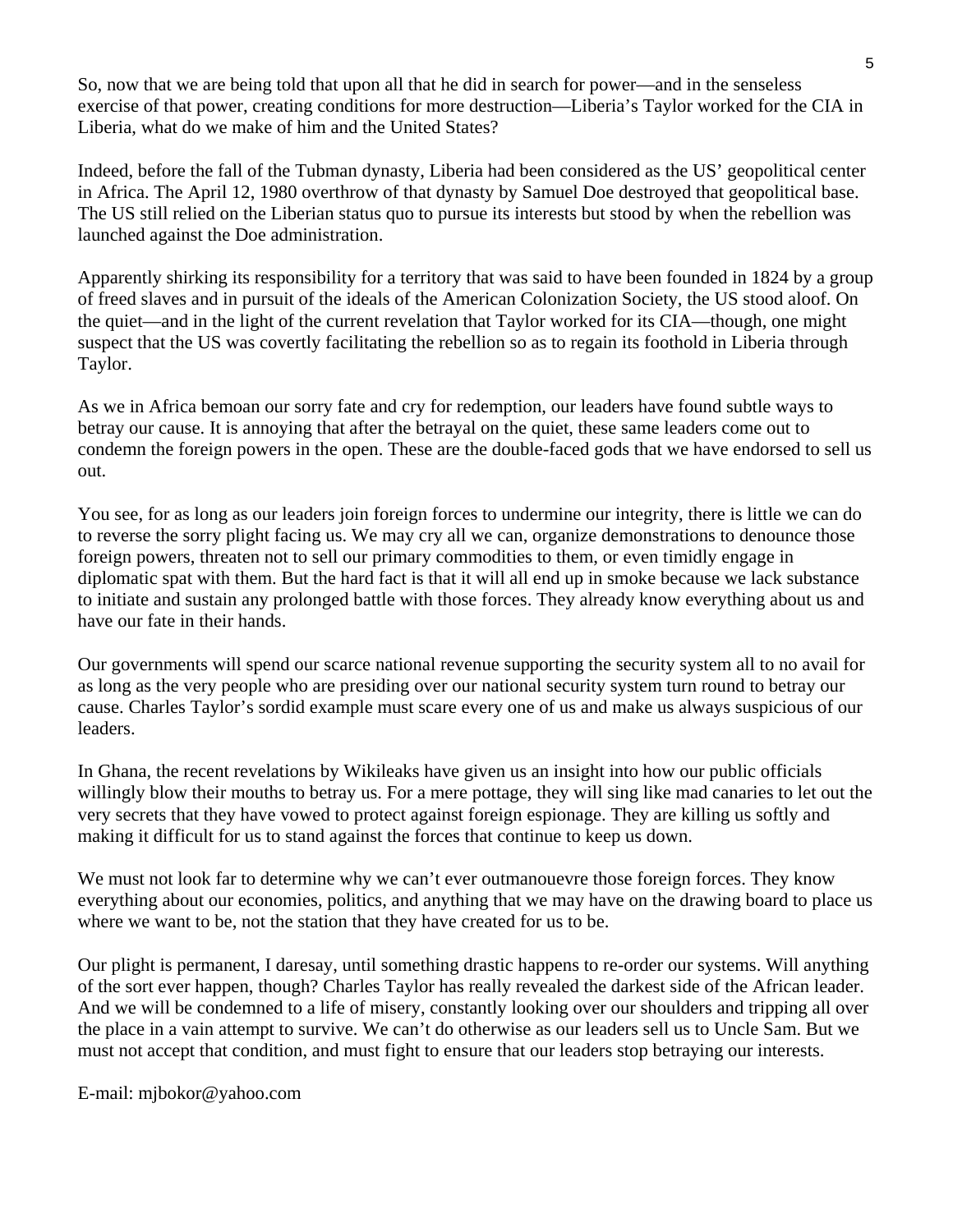### **Guatemala Genocide Ruling a Triumph for Survivors**

On Thursday a Guatemalan court ruled the country's former president, General Efraín Ríos Montt, will stand trial for genocide and crimes against humanity committed thirty years ago. After decades spent hiding behind parliamentary immunity he will finally be held accountable for ordering massacres, disappearances, and the systematic destruction of hundreds of communities.

The last few decades have seen a revolution in the global struggle against impunity, but even for those of us who follow the pursuit of justice in Guatemala closely, Thursday's decision ranks among the most astonishing developments. Belatedly, but valiantly, a new breed of prosecutors, led by Attorney General Claudia Paz, have finally allowed his victims' pleas for justice to be heard.

In 2004 the Guatemalan government admitted before the Inter-American Court of Human Rights that Ríos Montt's regime had pursued a strategy of genocide. The case before the court back then was the Plan de Sánchez massacre in July 1982, where more than 260 people were murdered. The army arrived at dawn, rounding up the villagers, cutting off all escape routes, dividing the women into two groups; one for raping before their deaths and the other just for killing. To save bullets women were crowded into a small house that was set on fire with grenades. The Plan De Sánchez massacre was one of well over 300 massacres during the worst phase of the civil war and was by no means the largest.

The charges he is now facing rely in some part on investigations I oversaw as the Legal Director of the Center for Legal Action on Human Rights (CALDH) in Guatemala from 1997 to 2001, and that is a matter of some satisfaction. We were one of many groups committed to justice on behalf of victims, building on the work of the Commission on Historical Clarification and the Catholic Church Project to Recover the Historical Memory. No one thought justice would be quick in coming, and many assumed it was not a battle worth fighting at all. But his trial is a cause to celebrate, and to marvel at the heroic dignity of the genocide survivors who throughout decades of, vilification, attacks and even killing, have stood fast. They want the world to know the truth, how their loved ones were massacred in systematic, precision-planned operations at the hands of the General.

In the years after I worked in Guatemala, the image I carried of the plight of the genocide victims was that of the haunting face in Edvard Munch's famous painting The Scream. The pain is obvious to the observer, but there is no sound. The victims of Ríos Montt were largely uneducated peasants: even screaming at the top of their lungs, their voices were never heard.

Guatemala's civil war took the lives of 200,000 people from 1960 to 1996. The origins of the civil war can be traced to a U.S. backed coup in 1954 that deposed President Árbenz, a moderate, centrist leader, applying policies of land reform that threatened the holdings of large U.S. property owners. General Ríos Montt seized power in a coup d'état from a decrepit and corrupt military regime that was in danger of losing the civil war in March 1982. He continued a genocidal campaign against the indigenous Mayan population, implementing a scorched earth policy that was endorsed by Ronald Reagan—who famously said that Ríos Montt was "getting a bum rap on human rights." President Clinton apologized for the coup in 1998, although not for Reagan's support.

The war ended officially in 1996 amidst calls for stability and investment from the international community. Predictably, a free trade agreement with the U.S. followed and the frenzy of privatization that followed led to ever greater inequalities in what was already one of the continent's most disparate. Guatemala has since slid into failed state territory becoming a narcotics transit zone between Colombia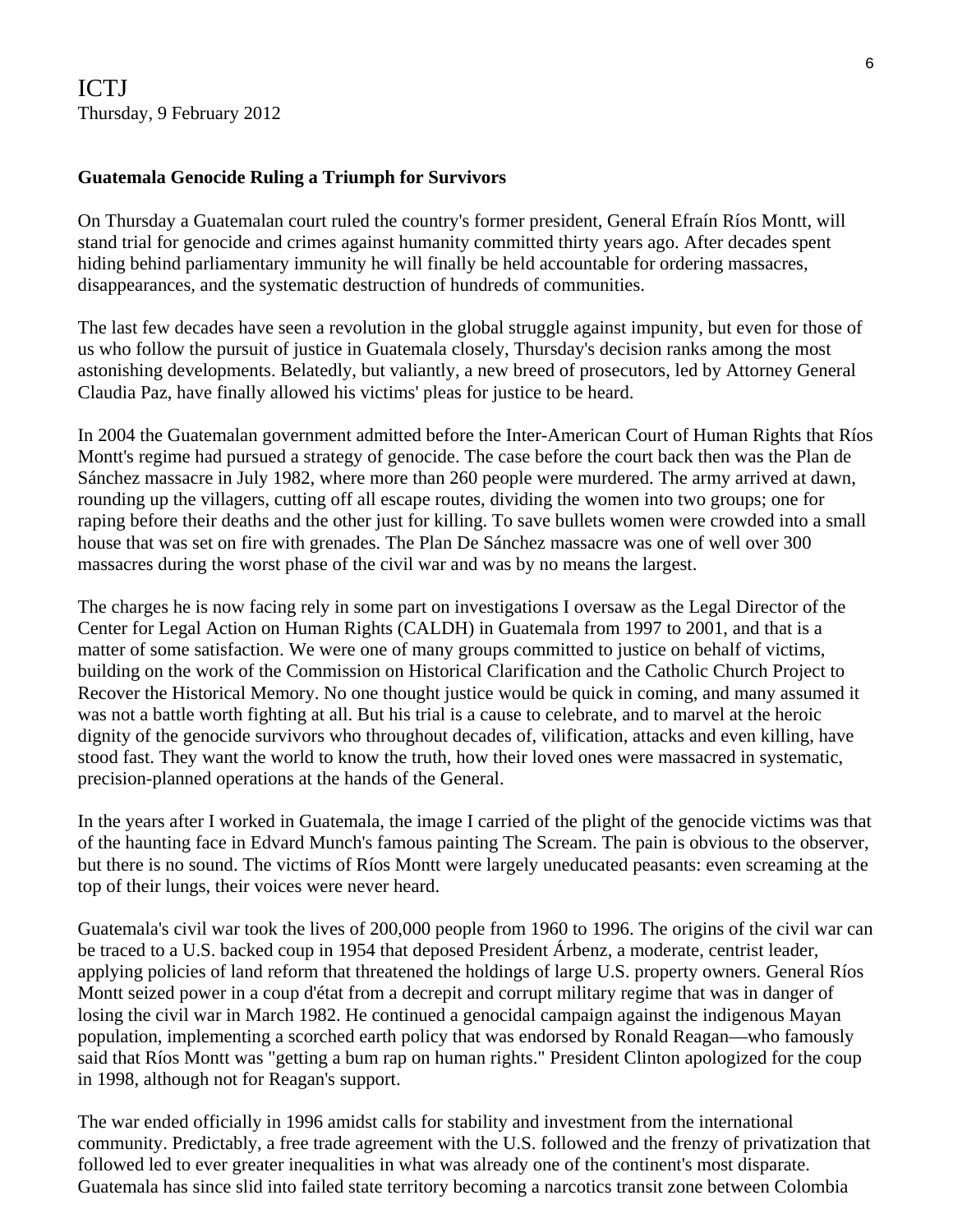and Mexico, with homicide rates that are higher now than they were during the civil war. It is an impossible to compare the tragedies inflicted on the populations of Latin America in the name of so-called national security doctrines, but Guatemala's war took more civilian lives than any other in Latin America, almost all at the hands of the army and their proxies.

It is hard to overstate the damage U.S. policy has wrought on the ordinary people of Guatemala, but the primary responsibility lies with the Guatemalans who planned and carried out these horrors. Ríos Montt is but one of many. But this is not the time to focus on him. It is a time to admire the courage of impoverished peasants who screamed for justice until their voices were finally heard.

\*Paul Seils is vice president of ICTJ.

This article was originally published in The Huffington Post.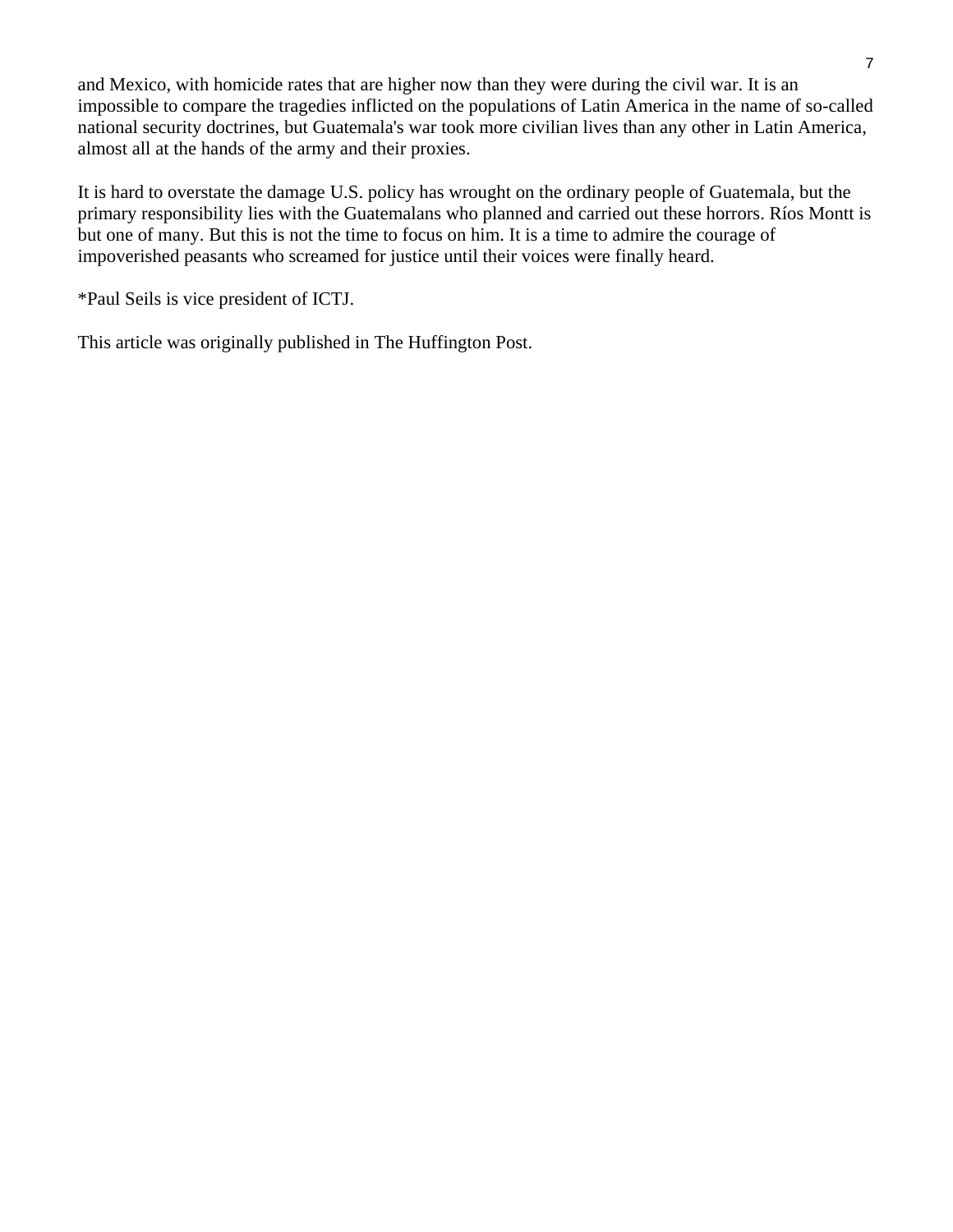### **The Khmer Rouge's Perfect Villain**

#### Op-Ed Contributor

#### By THIERRY CRUVELLIER

CloseDiggRedditTumblrPermalink International criminal courts usually begin their work with a midranking defendant and impose a heavy sentence after their first conviction. The war crimes tribunals for Rwanda and the former Yugoslavia were the first to do so.

Related in News

Survivors Seek Answers at Khmer Rouge Trial (November 21, 2011)

Times Topics: Kaing Guek Eav | Cambodia | Khmer RougeOn Friday, the appeals chamber of the Extraordinary Chambers in the Courts of Cambodia — a mixed tribunal based in Phnom Penh and tasked with trying the worst offenders of the Pol Pot regime — followed in their footsteps: it imposed a life sentence on Kaing Guek Eav, also known as Duch, the 69-year-old former commander of the Khmer Rouge's infamous S-21 prison in Phnom Penh, where between 1975 and 1979 more than 12,000 people were detained, tortured and sent for execution. This decision brought the appeals process to a close after Duch's 2010 conviction for war crimes and crimes against humanity and sentencing to 30 years in prison.

What was unusual about Duch's trial were his confessions and reflections about how he once embraced an ideology that led to the deaths of 1.7 million Cambodians.

Over a period of about six months during 2009, alone or facing his former subordinates, his victims and their families, Duch detailed before the tribunal the indoctrination process of the Khmer Rouge, their irreversible slide into criminality in the name of fighting the "enemy," the "confessions" he extorted from prisoners, the torture, the systematic executions and the necessity to "smash" his own people in a system of absolute terror, secrecy and obedience.

He told the court: "I sincerely regret to giving in to others' ideas and concepts and to accepting the criminal tasks I was asked to do. When I think about it, I am first angry at the steering committee of the party, who used all sorts of tricks to lead the country to a total and absolute tragedy. I am also angry at myself for agreeing on others' conceptions and for blindly respecting their criminal orders."

He also spoke of his days in the 1960s as a hard-working and beloved professor of mathematics in a town north of Phnom Penh who dreamed of social change. And he spoke of how, after eight years as a chief executioner in Pol Pot's police, in the late 1980s he quietly returned to teaching in northwestern Cambodia and a few years later swapped his faith in communism for Christianity.

How does a Duch come to be? And how does he live with his crimes? These were just two of many stark questions spectators asked themselves as they followed the proceedings of the tribunal.

The hearings were a unique window onto the distressing and tragic work of a mass murderer. Never before had an international tribunal heard such a disturbing voice reveal such detail about the workings of mass murder. Never before had Duch's victims been allowed to voice their suffering in court and confront their tormentor directly.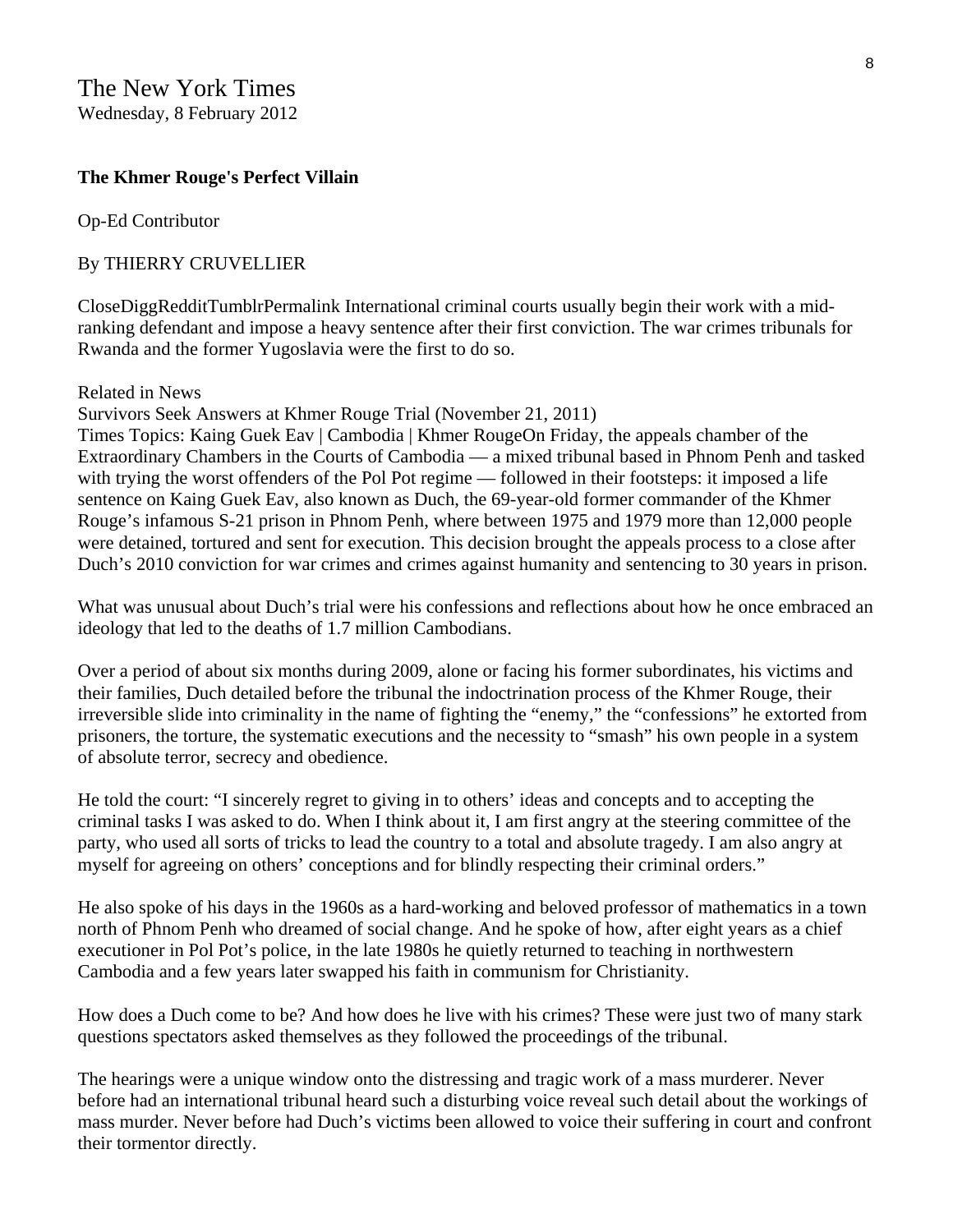Duch expressed remorse throughout the trial, but the prosecutors deemed this to be half-hearted. He also asked for forgiveness, which the victims' families firmly rejected. He said he would accept any punishment, including "stoning."

Then, toward the end of the trial, Duch changed his mind and asked to be released, on the grounds that he did not fall within the jurisdiction of the court after all because he was neither a "senior leader" nor among "those most responsible" for the regime's crimes. His Cambodian lawyer even asked that he be acquitted.

Victims were outraged, and the prosecutors denounced the lack of "genuineness" in the accused's expressions of contrition — as if one could ever expect the confession of a mass murderer to be complete and truthful.

In the end, in July 2010, the trial chamber sentenced Duch to 30 years in prison (specifically, 35 years for the crimes he committed minus five years as compensation for having previously been illegally detained by the military authorities). Those judges were trying to strike a balance between the cooperation of the accused and the gravity of his crimes. But on Friday, the appeals judges abruptly made justice more acceptable to the families of Duch's victims by sentencing him to life in prison.

When at the end of his trial, in late 2009, he was faced with the prospect of spending the rest of his days in prison, Duch proved to be a common and weak man. He had already spent 10 years in detention. He was the only senior member of the Khmer Rouge to admit responsibility for crimes committed under the regime and the only mid-level officer to be brought to justice. As the door was closing on him, he thought, Why me?

Duch may now regret his bold, last-minute appeal for freedom and ask himself whether he should have trusted his Cambodian lawyer and sought an acquittal. Ultimately, however, it was the four Cambodian judges and one international judge in the appeals chamber who tipped the balance against him (two international judges dissented).

For years, the Cambodian government has bluntly shown that it wants the judicial system to operate under its tight control. The regime has protected at least two suspects who were ranked higher than Duch in the Khmer Rouge hierarchy. But in Duch, the perfect soldier of the revolution, the government and the judiciary found the perfect villain to make into a symbol of justice.

Yet while the difference between a sentence of 30 years and one of life in prison also carries much symbolism, there is no sentence commensurate with the crimes.

Now the window onto the troubling historical and personal truths he revealed during the trial will probably close forever: Unlike Duch, the only three other former Khmer Rouge leaders being tried — all members of the top command of the Pol Pot regime — do not intend to provide Cambodians with the slightest expression of guilt or a moment of truth. They may now look at Duch, their subordinate, as a fool.

*Thierry Cruvellier is the author of "Le maître des aveux" ("The Master of Confessions"), an account of the Duch trial. He also covered the war crimes tribunals for Rwanda, Sierra Leone and Bosnia.*